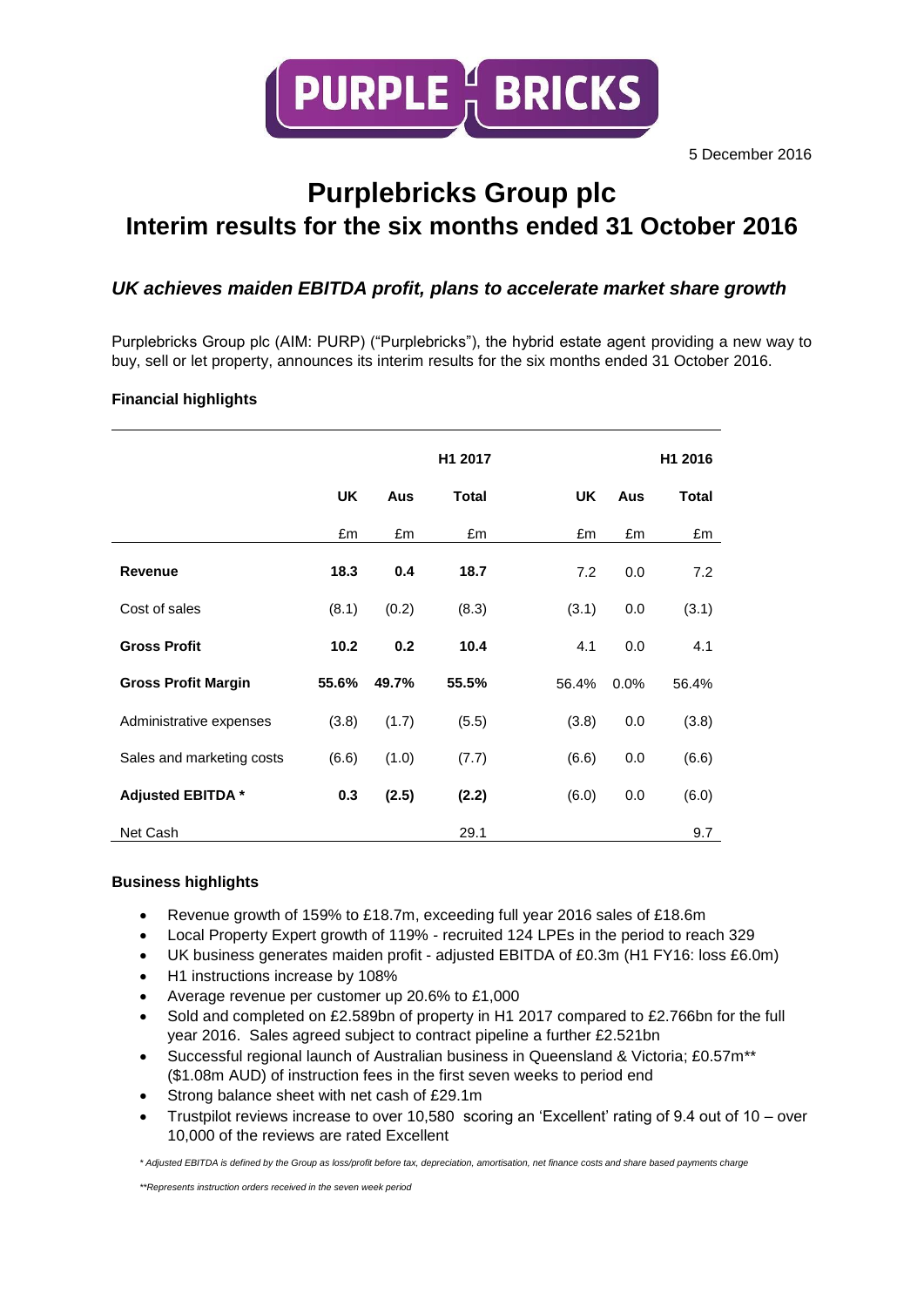## **Commenting on the results, Michael Bruce, CEO stated:**

*"Our strong results are testament to the seismic shift that is underway in the estate agency market. We continue to win over an increasing number of customers by offering them a complete and seamless high quality estate agency experience at an attractive fixed fee. I am especially proud that currently we are agreeing a sale every 16 minutes, 24 hours a day and the number of properties sold in the first half is similar to the total number of properties sold during the whole of the previous year. These results demonstrate that the business model is working, with the UK generating a maiden half-year adjusted EBITDA profit whilst growing market share.* 

*We have also demonstrated that our team can internationalise our model with the successful launch of Australia which has performed better than any of the initial regional launches in the UK.*

*Although we recognise that the UK market backdrop is tough, we continue to have a confident outlook* for the future. We have momentum, a superior, low fixed cost flexible business model and a strong *balance sheet, which we will leverage further in the early part of the busier spring market so as to build on our success to date."* 

**Notes**

## **Enquiries:**

| <b>Purplebricks</b><br>Michael Bruce, Neil Cartwright                     | +44 (0) 20 7457 2020 |
|---------------------------------------------------------------------------|----------------------|
| <b>Zeus Capital (NOMAD)</b><br>Nicholas How, Ben Robertson, Mike Cuthbert | +44 (0) 20 3829 5000 |
| Peel Hunt (Broker)<br>Dan Webster, Adrian Trimmings George Sellar         | +44 (0) 20 7418 8900 |
| <b>Investec Securities (Broker)</b><br>Keith Anderson, Carlton Nelson     | +44 (0) 20 7597 1234 |
| <b>Instinctif Partners</b><br>David Simonson, Mark Reed, George Yeomans   | +44 (0) 20 7457 2020 |

#### **About Purplebricks**

Purplebricks is the leading next generation estate agency in the UK that combines highly experienced and professional Local Property Experts (LPEs) and an innovative use of technology to help make the process of selling, buying or letting so much more convenient, transparent and cost effective. Purplebricks is transforming the way people perceive estate agents and estate agency.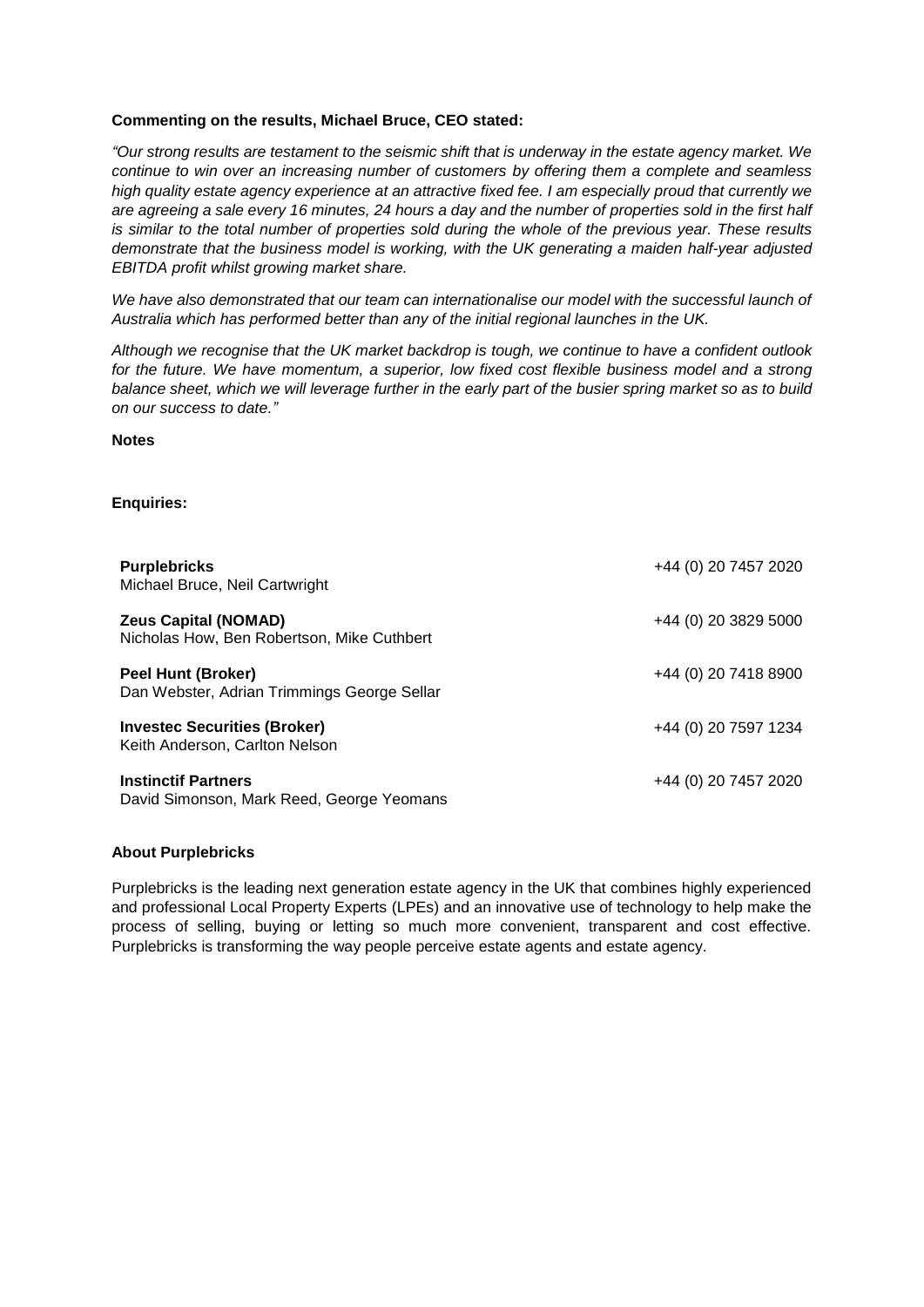## **Summary**

Purplebricks is fast approaching its one year anniversary as a listed company on AIM. Since listing, the estate agent market has been challenging owing to the combination of structural industry change, with the transition away from the high street, changes to stamp duty and wider macro-economic factors. Notwithstanding this backdrop, Purplebricks has outperformed its peers, is well placed to win in the future and today reports further strong progress across the business.

Sales momentum has remained strong in the half, with Group sales growth of 159%. Not only is the UK business retaining its growth trajectory, with sales growth of 154% but entry into Australia has generated £0.57m\* (\$1.08mAUD) of instruction fees in its first seven weeks. Growing awareness and understanding of the Purplebricks offering, an increasingly local service provided by our fast growing network of LPEs, coupled with the expanding Data Sales Unit is driving more valuation enquiries, which is increasingly converting to new instructions and as a result, higher revenues.

The UK business has now achieved scale, reporting an adjusted EBITDA profit of £0.3m, compared to an adjusted EBITDA loss of £6.0m in the first half of last year. The move into profitability has been achieved through a combination of strong topline growth and operational leverage coming through the business.

It is testament to the strength and cash generation of the model that net cash at 31 October is £29.1m. This compares to net cash of circa £30.5m at April 16 year end and after taking into account and including the investment made thus far in the launch of Australia.

Whilst it was a bold decision to enter the £3.3bn Australian market less than three years after launching the business in the UK, we believed that the opportunity of first mover advantage outweighed the risks. The launch went smoothly, on-time and within budget and initial indications from the first seven weeks of trading are very encouraging. Guidance for £10m of investment, including start-up losses in the first two years remains unchanged.

The Australian management team is fast building a brand and a business which aims to replicate the success Purplebricks is starting to achieve in the UK. We have recruited 50 Australian based LPEs. Plans are well advanced to extend our regional coverage into new territories.

The fast growth in the business and the launch into the Australian market has been achieved whilst maintaining a high quality service for customers. This is not only evidenced by well over 10,000 reviews rated excellent on independent review site Trustpilot, but also by our random sample land registry verification exercise to demonstrate that we are as successful at selling and completing transactions as we are at winning instructions.

#### **Strategy**

At the core of our strategy is a commitment to our customers and our people.

We will continue to offer an exceptional experience by:

- Selling property
- Selecting and training LPE's that enhance our culture and core values and have the desire and motivation to build their own business
- Building upon our market leading technology that helps LPE's be more productive and which delivers a much more convenient, transparent and cost effective service for our customers
- Creating marketing and advertising that interests, engages and inspires consumers to want to book a free valuation from Purplebricks and ensures that our messaging is clear and transparent to enable consumers to swiftly instruct us to sell their home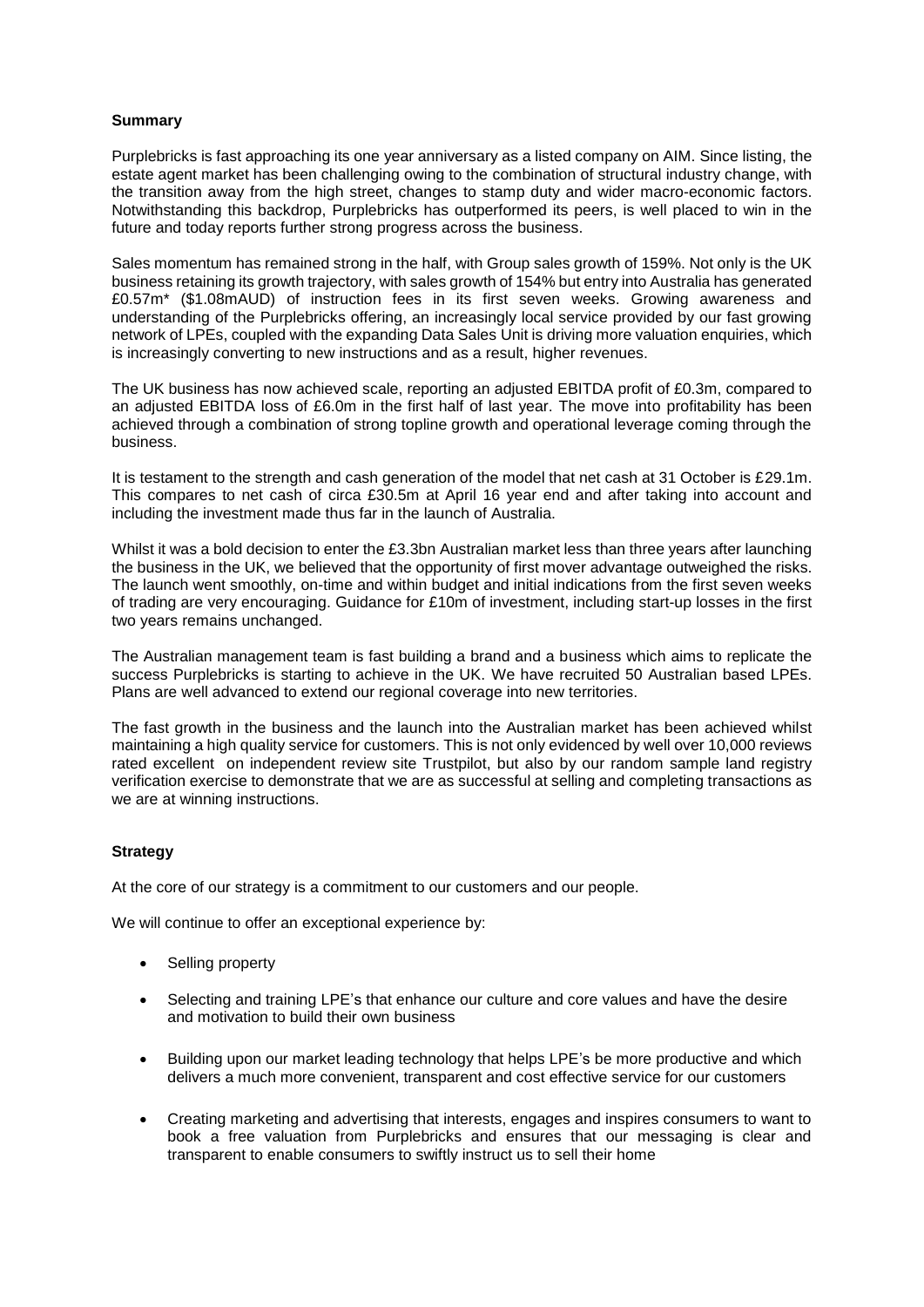- Building upon our customer service and product offering by growing our Data Sales Unit and introducing new products and services that are relevant to our customers' needs throughout their journey
- Maintaining a progressive and fun working environment where our people care about our customers, our brand and our business and can grow personally and professionally
- Building a strong, sustainable and profitable business, which is respected by all stakeholders for its professional conduct and making good on its promises

Our strategy for growth is based upon the above core commitments.

#### **Purplebricks sells property**

#### Verification exercise

We are very proud of our success in selling property on behalf of our customers which is testament to Purplebricks being the most positively reviewed estate agent in the UK. We recently conducted a verification exercise on a random sample of our properties marked on the portals as SSTC, nationally and regionally, against the Land Registry database.

We took into account the sample size of our properties and regions referred to in any notes published by analysts in the market and increased them five fold. We also looked at a larger sample of 10,000 properties spread across the UK (which did not include any of the regional sample).

The results of the samples were as follows:

#### **10,000 properties sampled nationally:**

Confirmed as registered by the Land Registry: 91.9%

# **1,611 properties sampled in Southampton, Bournemouth and Birmingham**

Confirmed as registered by the Land Registry: 87.5%

For the remaining percentage in each sample that was not confirmed as registered at the Land Registry, we obtained third party evidence from Solicitors and thereafter from our records as to the status of those properties which comprised of a mix of SSTC, exchanged, completed but not yet registered at Land Registry or back on market.

#### **Increase our footprint of LPEs across the country**

We are on course to meet our full year LPE target of 360, having recruited 329 by 31 October, which post the period end has risen to 340. We are seeing no let-up in our ability to attract and retain talented and highly experienced agents and indeed market conditions are supportive of our drive to expand our national network.

As we grow our LPE network across the country, not only are we further raising awareness of the Purplebricks brand and our hybrid offering, but we are able to continue to provide our customers with more and wider local coverage. This can only be to the benefit of customers and the business.

We are aware of the recent court ruling relating to Uber, which looks to be centred on issues such as low pay. While we will continue to monitor developments we do not consider that this ruling has any implications for Purplebricks and our relationship with our LPEs. LPEs run their own independent business, engage and employ their own people and are successful independent entrepreneurial business people.

#### **Build upon our market leading technology**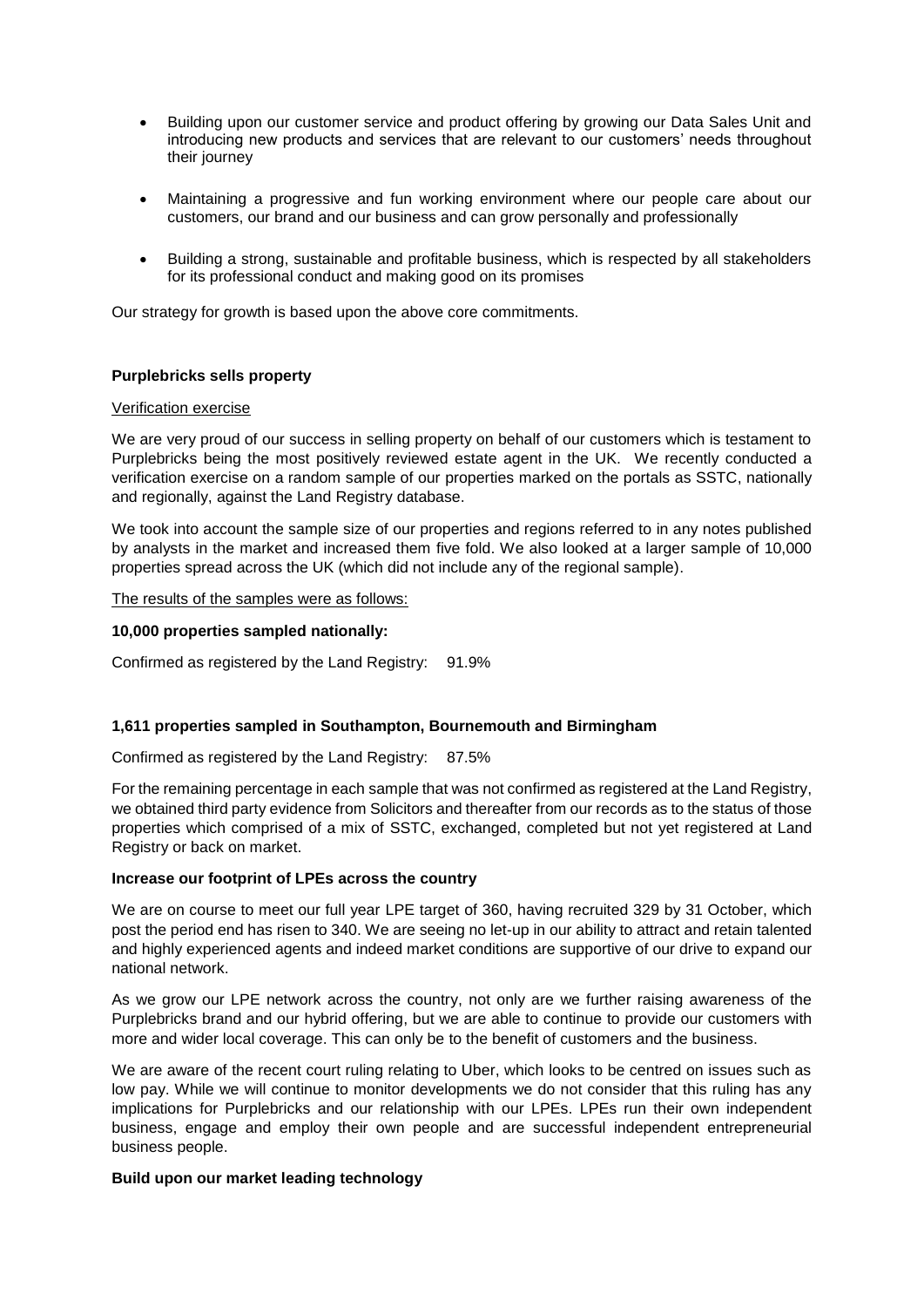Bringing together first class LPEs and industry leading technology is the foundation upon which the Purplebricks business has been created. We are very proud of our technology and indeed the work we are doing to introduce new and innovative features that set us apart from everyone else in the industry. The recent release of the Purplebricks App has proven remarkably successful, the first of its kind dedicated to sellers and the process of selling their property. In just over six months since the launch there have been more than 40,370 downloads by our selling customers, an increase of nearly four times since June 2016.

We are now working on a Purplebricks App for buyers that will make the whole process even more integrated, convenient, effective and transparent. It will take the whole process for a buyer to a new level of convenience. Users will be able to book valuations, arrange viewings, give feedback, make offers, negotiate offers, agree sales, communicate with the seller and get access to information on the process. We have already revolutionised the way sellers and buyers communicate throughout the process and are building on the work we have started.

We continue to develop new ways to leverage our technology platform and data to grow ancillary revenues. There are smarter, more effective ways of selling some products and services with the use of our technology platform.

We continue to increase our technology team and are starting to become a hub of technical interest for developers across the UK.

#### **Create engaging marketing and advertising**

Investment in marketing and advertising has always been a central element of the Purplebricks strategy. We continue to work hard to grow our brand and the progress in less than three years has been outstanding. Ed Hughes, our UK Chief Marketing Officer, has joined Purplebricks recently from Compare the Market and will work alongside James Kydd whilst Joby Russell takes the lead in Australia. Ed has substantial experience of marketing and creating a brand champion in the minds of the consumer. We are due to release new TV and radio commercials on Boxing Day and are in the process of working on website upgrades and changes to our flows and processes. We will be concentrating on taking our brand awareness and more than 1.45m web visits monthly and turning them into increased opportunities for the growth of the business.

According to the latest research by The Nursery, one of the leading independent research and planning agencies, Purplebricks has industry leading spontaneous brand awareness from people looking to sell their property. Within its competitive set, which excludes the portals, Purplebricks has the highest prompted brand awareness, with a substantial increase since the last research undertaken back in May 2016. In tandem with the increase in awareness is an increase in the understanding of the Purplebricks proposition by consumers.

Our above the line marketing is complemented by brand and generic pay-per-click activity which is predominantly provided by Google and Bing. We are also looking at better ways of using social media in a targeted way to drive more activity amongst sellers. At the start of June 2016 we commenced an intensive test marketing campaign with Rightmove, which we hoped would raise further awareness and engagement and drive valuation opportunities. We are pleased with the outcome of the campaign and will further increase our engagement with Rightmove throughout 2017.

As part of our strategy to further increase awareness and engagement we have brought consumer PR in-house by employing an experienced consumer PR professional, Nicola Hamilton, to focus on securing local and national press coverage as well as writing engaging content for social media and Search Engine Optimisation (SEO). Nicola has proved a valuable addition to our strategy and has taken our consumer PR message to the next level.

We continue to drive efficiencies in our valuation conversion funnel and to analyse trends amongst our database of hundreds of thousands of sellers and buyers in order to ensure that our key messages are resonating with consumers. We have employed a dedicated, first class conversion specialist who has made big strides in simplifying process and introducing more engaging and persuasive information to help people book a valuation. We are working on many new features that are due to be released shortly with the aim of taking more of our site visitors and turning them into customers.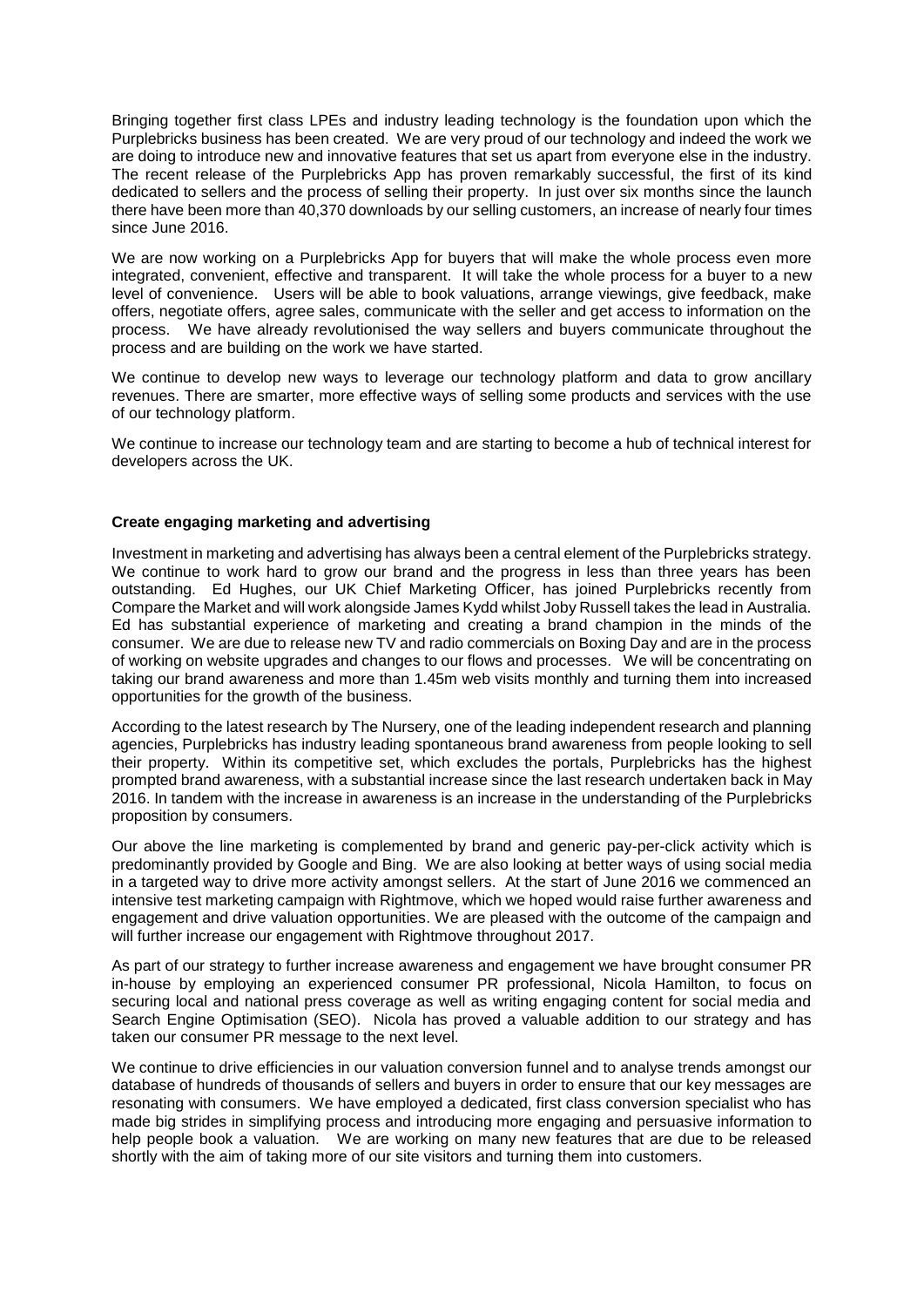Email marketing will play a growing role in our wider strategy and as a result we have a dedicated Email Marketing Manager concentrating on how we engage with customers through email, reports and processes and indeed how we might engage, inform and convert people into customers and customers into taking wider advantage of our services. This appointment will further advance the marketing and communications strategy.

#### **Grow our Data Sales Unit**

We launched the Data Sales Unit in October 2015 with only a handful of people and one year later it has grown to a team of 91 employees engaging with buyers, sellers and viewers. As part of our strategy to increase valuations and drive down the cost per acquisition, we continue to develop our Data Sales Unit. We continue to generate thousands of data points daily as people register with Purplebricks, arrange a viewing, make offers and agree sales. We are now able to increase our revenue generating opportunities from data and, as our people develop and we place them into dedicated product and service streams, we expect to see the unit make a significant financial contribution. There is also a meaningful opportunity to drive additional revenue with the newly introduced Conveyancing Sales Team. They will engage in real time as things happen with buyers and sellers with a view to converting them to using our conveyancing services.

#### **Introduce new products and services**

Our model of combining people and technology places us in the best possible position to be in the right place at the right time. As a result we want to be able to offer customers relevant additional products and services that complement their journey of selling, buying or letting.

We continue to look at new and smarter ways of supporting our customers with much more convenient, easy accessible, stress free and cost effective products and services. We will add new products and services once we are satisfied that they add value for our customers and will be delivered with the Purplebricks culture and ethos. We want to create lifetime value for our customers and everything we do as part of our strategy is working towards this.

# **Growing the Purplebricks brand across Australia**

The launch into the £3.3bn Australian market on 28 August went smoothly. Similar to the UK, we followed a regional launch strategy, commencing with Queensland and Victoria with a view to extending the rollout across the country thereafter. Early indications are very encouraging and we are growing more quickly than the UK business at the same point in its evolution. In the first seven weeks the business has already generated revenues of £0.57m\* (\$1.08m AUD).

Purplebricks charges a flat sales fee of £2,616 (\$4,500AUD) which includes photography, marketing and advertising on platforms Domain.com.au and RealEstate.com.au, as well as the Purplebricks Australia website. While Australian pricing is above that of the UK the overall percentage saving for customers is broadly similar.

Given the role of auctions in the Australian property market, Purplebricks offers an additional auction facility with a small top-up fee of £480 (Aus\$825), which includes an auctioneer and all viewings held by a Local Property Expert.

Early trading success, supported by our initial market research into the Australian market, demonstrates that customers are very keen to embrace the new flat fee hybrid model. The high customer service offering, through the combination of people and technology, for an attractive fixed fee is the same as the UK. The option to defer payment is available through a partnership with RateSetter Australia.

We have recruited 50 Australian based LPEs and the recruitment of further LPEs continues at a pace as part of our continued regional launch strategy.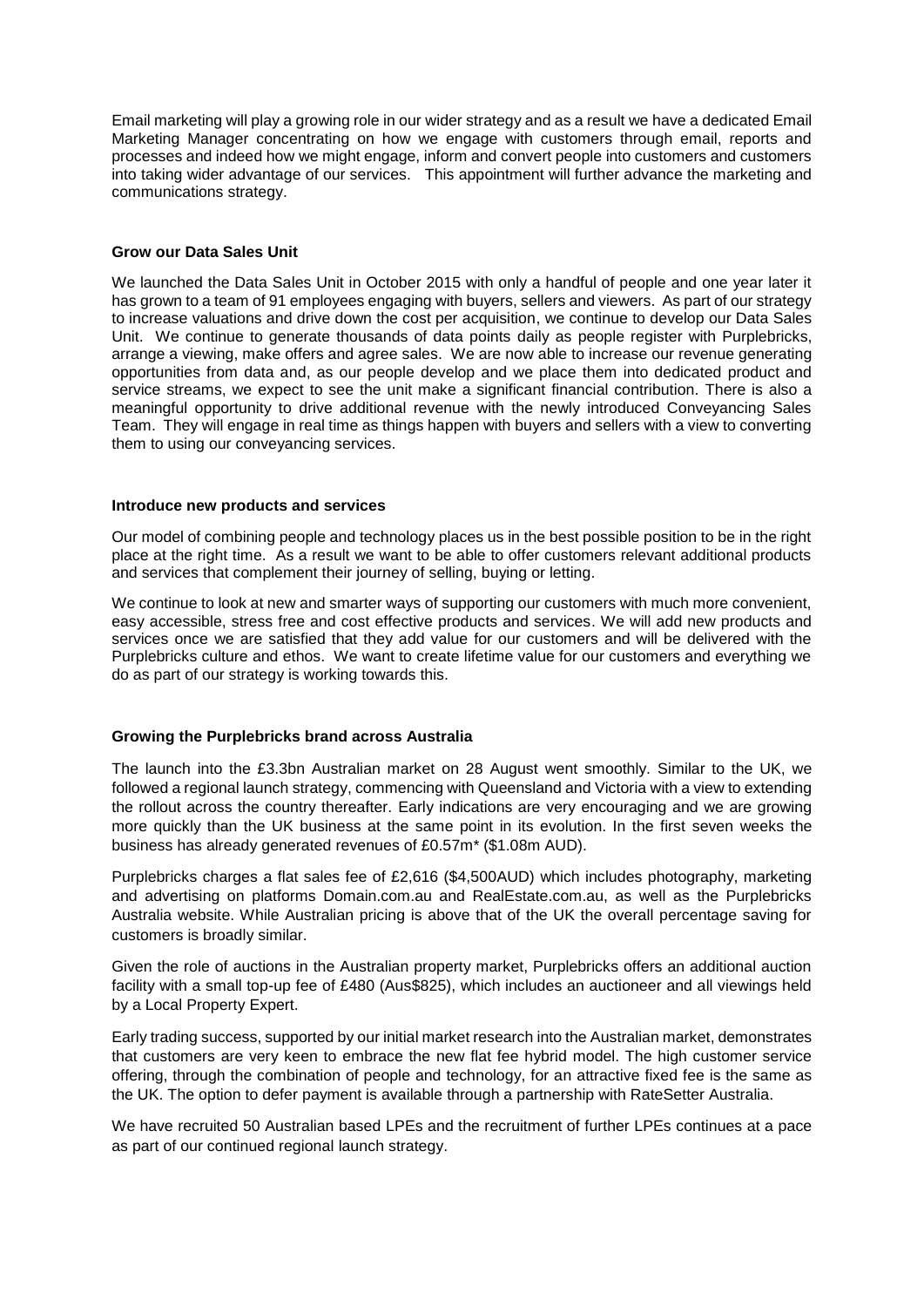#### **Our culture is our business**

Our people create our culture and our technology and our people deliver it. As a starting point the founders wanted to create a Purplebricks that cared about its people, that had a progressive and fun working environment and as a consequence our people cared about our customers, our brand and our business and they could grow personally and professionally. We have achieved these founding principles to date and continue to ensure that the same principles are applied as we scale.

Following our listing over 200 of our LPEs businesses and a number of employees have been awarded share options in Purplebricks Group plc that will vest in part each year and in full over the coming years. We intend to extend the awarding of share options to more LPEs' businesses and employees with the objective of everyone having some form of equity based reward for their efforts in growing our business into the future in accordance with our admission document.

We have created a strong brand advocacy within our growing business and our customers. We work in a progressive and fun environment where, despite a strong desire to grow their business, our people have a tremendous degree of camaraderie, togetherness and a collective brand advocacy that is extremely hard to replicate. The foundations begin for everyone with the recruitment programme and training methodology and continue throughout the heart of the business.

#### **Business Model**

**Instructions convert quickly to cash** - Purplebricks has a competitive and transparent, flat fee pricing structure of £849 (inc. VAT) for a sale anywhere in the UK other than certain defined London postcodes where there is a charge of £1,199 (inc. VAT). There are additional charges if the customer wants Purplebricks to undertake the viewings on their behalf, if they require an energy performance certificate or a Rightmove premium display. The Company's additional sources of revenue currently comprise fees from conveyancing, mortgage referrals and insurance.

The average Purplebricks fee including all other sources of income is circa. £1,200 (inc. VAT).

#### **Low and flexible cost base**

The customer can choose to pay upfront on instruction or they can delay the payment (at no additional cost) until the earlier of the sale of the property or ten months from instruction. The deferred payment is financed by Close Brothers. Purplebricks is paid by Close Brothers the next working day. If a customer wishes to defer payment, they are required to use Purplebricks' conveyancing services for the sale.

Low and flexible cost base - The cost structure of the business is different to that of a traditional estate agent. First, the hybrid model does not require the overheads of a high street estate agency business, with extensive, leased branches. Secondly, the LPEs are typically self-employed (90%) with fees payable upon instruction. As a result gross margins are substantial, reaching 55.6% in the UK for the six months ended 31 October 2016. The marketing budget is in alignment with the strategy of consistent presence in the media such as television, and aims not only to build awareness but also to help maintain and extend the Company's position as the leading next generation estate agent.

#### **Financial review**

Total revenue in the six months grew by 159% year-on-year to £18.7m (H1 FY16: £7.2m), reflecting the further growth and national scale in the UK, the recruitment of LPEs and the consistent investment in the marketing programme. During the period the average fee per instruction was £1,000 (exc. VAT) in the UK.

Gross profit in the period was £10.4m (H1 FY16: £4.1m) a year-on-year increase of 154%. Gross margin in the period was marginally lower at 55.5% predominantly due to the launch of the Australian business, with the inherent lag in revenue from other services together with an increased mix of London instructions in UK revenue. Administrative and establishment expenses were in line with H1 2016 as the business continued to develop its operations and leveraged scale. Sales and marketing costs remained consistent with H1 2016 at £6.6m. There was no tax charge during the period.

As at the 31 October 2016 the Group had a net cash balance of £29.1m.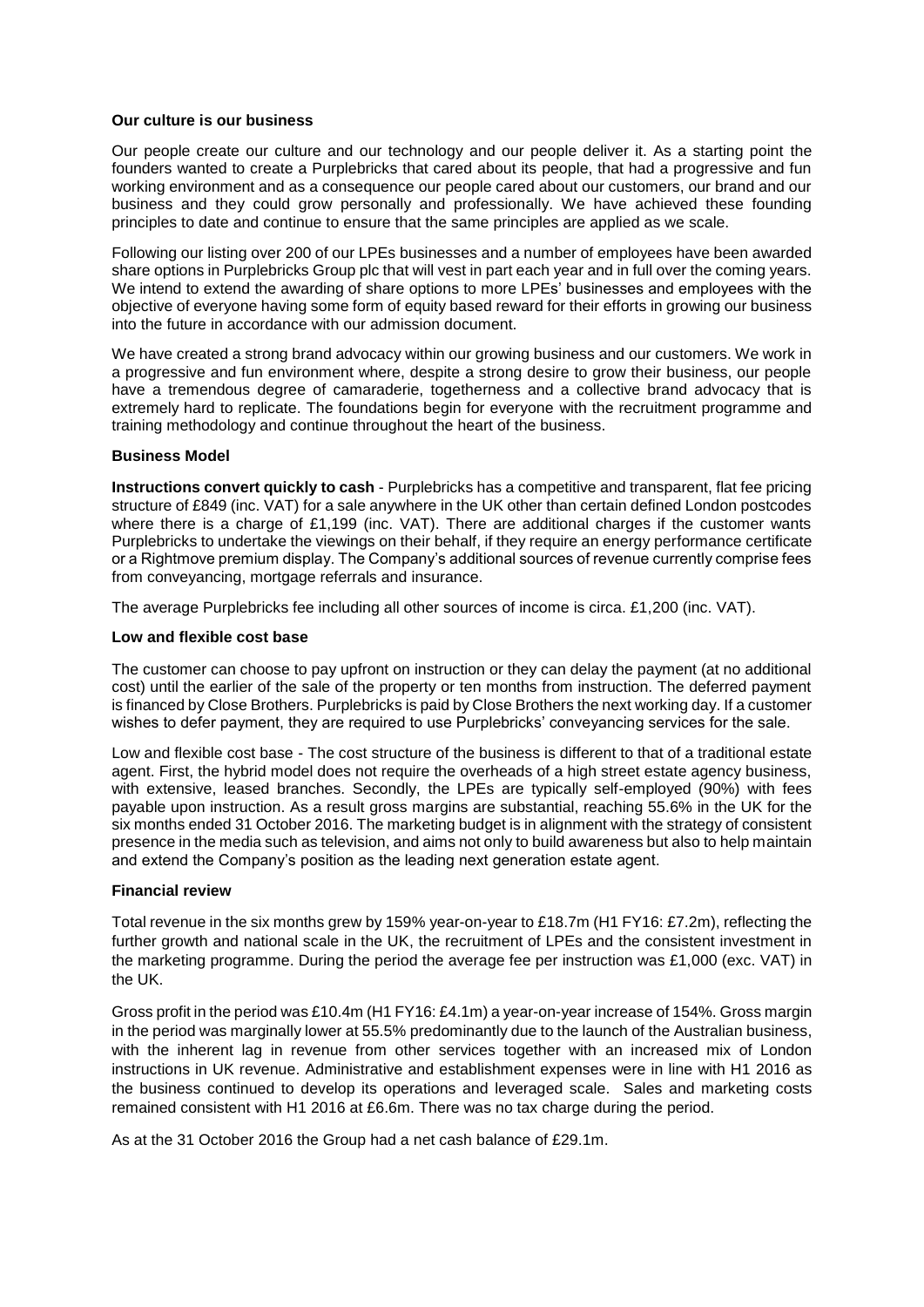#### **Current trading and outlook**

For the six months to the 31st October 2016, instructions are up 108% compared to the corresponding period. The second half has started well taking into account the headwinds in the sector, with our performance and growth trajectory largely unaffected. There is always a seasonal slowdown towards the end of each year leading into the busiest period which is the spring market. Current trading is showing similar year-on-year instruction growth with no material slow-down from Brexit.

The engagement of quality LPEs is well ahead of plan. We will end the calendar year with just over 340 LPEs, which will place us in our strongest ever position going into the new year, and a spring market where we expect to see monthly instructions replicate last year's January uptick. We see opportunities to build further scale, density and the quality of our network. Indeed the subdued transaction activity in the overall market continues to provide opportunity to engage new high quality LPEs and take even more market share from the high street.

We remain the clear market leader in the non-traditional sector, with 63% market share in the last quarter. Furthermore an independent brand tracking survey, taken in September 2016, places us a close second to the UK's leading property portal and in front of the rest of the industry for unprompted brand awareness of people looking to sell their house. As a result we are presented with an opportunity to strengthen and capitalise on our position further.

Investing in marketing and advertising is a central element in our success and we intend to launch new marketing initiatives from Boxing Day. We plan to invest more in marketing in the coming months to capitalise on current market conditions with the objective of achieving a market leading position in the UK as early as possible.

We have also demonstrated that our team can internationalise the Purplebricks model, following a successful regional launch in the Australian market. Activity and revenue in the first seven weeks to the period end has tracked better than any of our UK regional launches, despite total listings being less in Queensland and Victoria, compared to the initial UK launch region. With instruction fees exceeding \$1m AUD during this period we are confident that our regional rollout will continue to offer Australian homeowners fantastic value and exceptional service.

We enter 2017 in our strongest positon ever with significantly increased LPE capacity, substantial growth in brand awareness, record instructions, sales and revenue together with a more advanced infrastructure with our Data Sales Unit, Conveyancing Sales Team and Sales Task Force. The Company is trading in line with management expectations and we are confident that we are well placed to capitalise on our strengths and opportunities. We will make further strategic investments in marketing during the early part of the busier spring market and whilst this may have an impact on short term levels of profitability, the Board believes that it will strengthen our growth and have a positive influence on the remainder of the 2017 calendar year.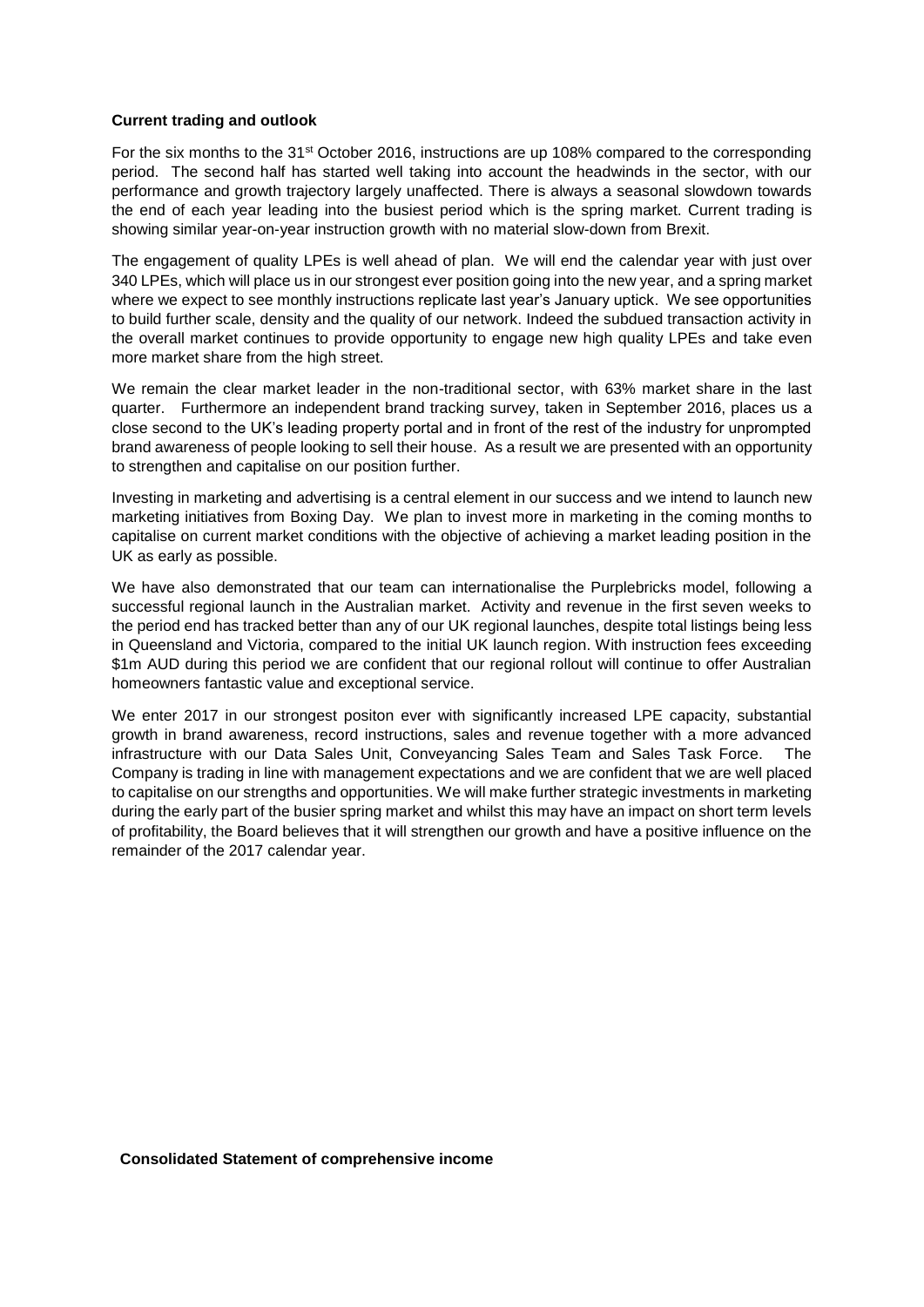#### **For the six months ended 31 October 2016**

| ٦<br>I<br>۰.<br>۰.<br>. .<br>× |  |
|--------------------------------|--|
|--------------------------------|--|

|                                                                                   |   | <b>Six months</b><br>ended 31<br><b>October</b><br>2016<br><b>Unaudited</b> | Six months<br>ended 31<br>October<br>2015<br>Unaudited | Year ended<br>30 April<br>2016<br>Audited |
|-----------------------------------------------------------------------------------|---|-----------------------------------------------------------------------------|--------------------------------------------------------|-------------------------------------------|
|                                                                                   |   | £                                                                           | £                                                      | £                                         |
| <b>Revenue</b>                                                                    |   | 18,714,260                                                                  | 7,184,062                                              | 18,603,679                                |
| <b>Cost of Sales</b>                                                              |   | (8, 332, 885)                                                               | (3, 132, 589)                                          | (8,011,976)                               |
| <b>Gross profit</b>                                                               |   | 10,381,375                                                                  | 4,051,473                                              | 10,591,703                                |
| Administrative and establishment expenses                                         |   | (5,529,473)                                                                 | (3,783,022)                                            | (9,604,541)                               |
| Sales and marketing costs                                                         |   | (7,652,085)                                                                 | (6,641,302)                                            | (12, 924, 002)                            |
| Loss from operating activities                                                    |   | (2,800,183)                                                                 | (6,372,851)                                            | (11,936,840)                              |
| Loss from operating activities before adjustments in respect<br>of the following: |   | (2, 264, 002)                                                               | (6,026,381)                                            | (9,777,815)                               |
| Amortisation of intangibles                                                       |   | (134, 965)                                                                  | (34, 112)                                              | (101, 309)                                |
| Share based payment charge                                                        |   | (401, 216)                                                                  | (312, 358)                                             | (596, 647)                                |
| Fund raising costs including Initial Public Offering                              |   |                                                                             |                                                        | (1,461,069)                               |
| <b>Loss from Operating activities</b>                                             |   | (2,800,183)                                                                 | (6,372,851)                                            | (11,936,840)                              |
| Finance income                                                                    |   | 36,535                                                                      |                                                        | 35,009                                    |
| Finance expenses                                                                  |   |                                                                             | (17, 349)                                              |                                           |
| Loss before taxation                                                              |   | (2,763,648)                                                                 | (6,390,200)                                            | (11, 901, 831)                            |
| Taxation                                                                          |   |                                                                             |                                                        |                                           |
| Loss for the year and                                                             |   | (2,763,648)                                                                 | (6,390,200)                                            | (11,901,831)                              |
| Foreign exchange loss                                                             |   | (14, 257)                                                                   |                                                        |                                           |
| <b>Total comprehensive loss</b>                                                   |   | (2,777,905)                                                                 |                                                        |                                           |
| Basic and diluted loss per share                                                  | 4 | (1p)                                                                        | (344p)                                                 | (12p)                                     |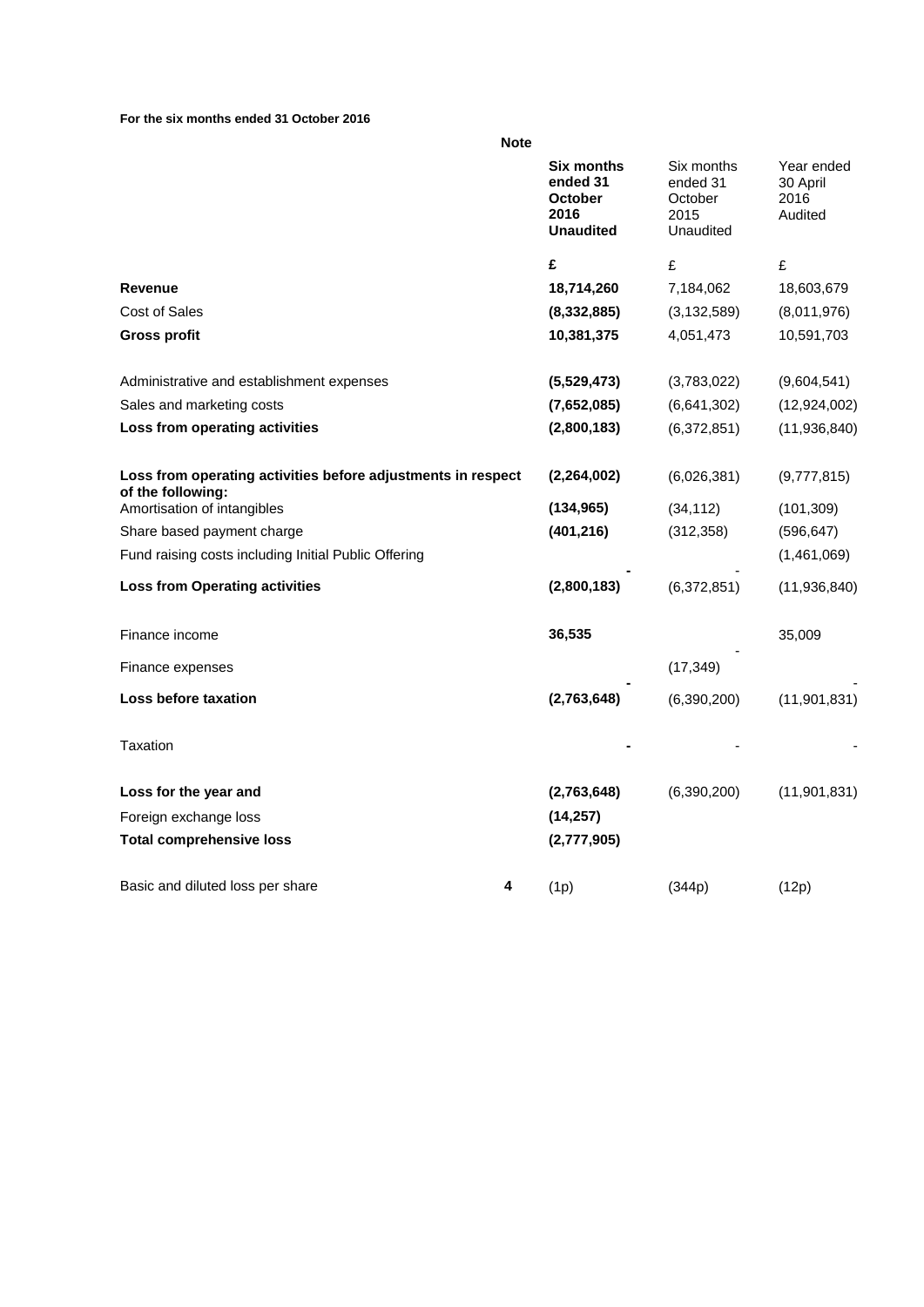# **Consolidated Statement of financial position**

**For the six months ended 31 October 2016**

|                                              | 31 October 2016<br><b>Unaudited</b> | 31 October 2015<br>Unaudited | 30 April 2016<br>Audited |
|----------------------------------------------|-------------------------------------|------------------------------|--------------------------|
|                                              | £                                   | £                            | £                        |
| <b>Non-current assets</b>                    |                                     |                              |                          |
| Property, plant and equipment                | 396,638                             | 168,996                      | 217,386                  |
| Intangible assets                            | 917,721                             | 174,663                      | 370,847                  |
|                                              | 1,314,359                           | 343,659                      | 588,233                  |
| <b>Current assets</b>                        |                                     |                              |                          |
| Trade and other receivables                  | 2,405,285                           | 1,445,590                    | 2,970,258                |
| Cash and other cash equivalents              | 29,064,475                          | 9,744,843                    | 30,476,386               |
|                                              | 31,469,760                          | 11,190,433                   | 33,446,644               |
| <b>Current liabilities</b>                   |                                     |                              |                          |
| Trade and other payables                     | (5,471,721)                         | (2,934,822)                  | (5,211,353)              |
| Deferred income                              | (1, 128, 559)                       | (282, 809)                   | (760, 358)               |
|                                              | (6,600,280)                         | (3,217,631)                  | (5,971,711)              |
| <b>Net current assets</b>                    | 24,869,480                          | 7,972,802                    | 27,474,933               |
| <b>Total assets less current liabilities</b> | 26,183,839                          | 8,316,461                    | 28,063,166               |
| <b>Net assets</b>                            | 26, 183, 839                        | 8,316,461                    | 28,063,166               |
| <b>Equity</b>                                |                                     |                              |                          |
| Share capital                                | 2,467,971                           | 19,016                       | 2,402,591                |
| Share premium                                | 26,319,382                          | 22,296,928                   | 25,887,400               |
| Share based payments reserve                 | 732,184                             | 417,374                      | 330,968                  |
| Retained earnings                            | (3,321,441)                         | (14, 416, 857)               | (557, 793)               |
| Foreign exchange reserve                     | (14, 257)                           |                              |                          |
| <b>Total Equity</b>                          | 26,183,839                          | 8,316,461                    | 28,063,166               |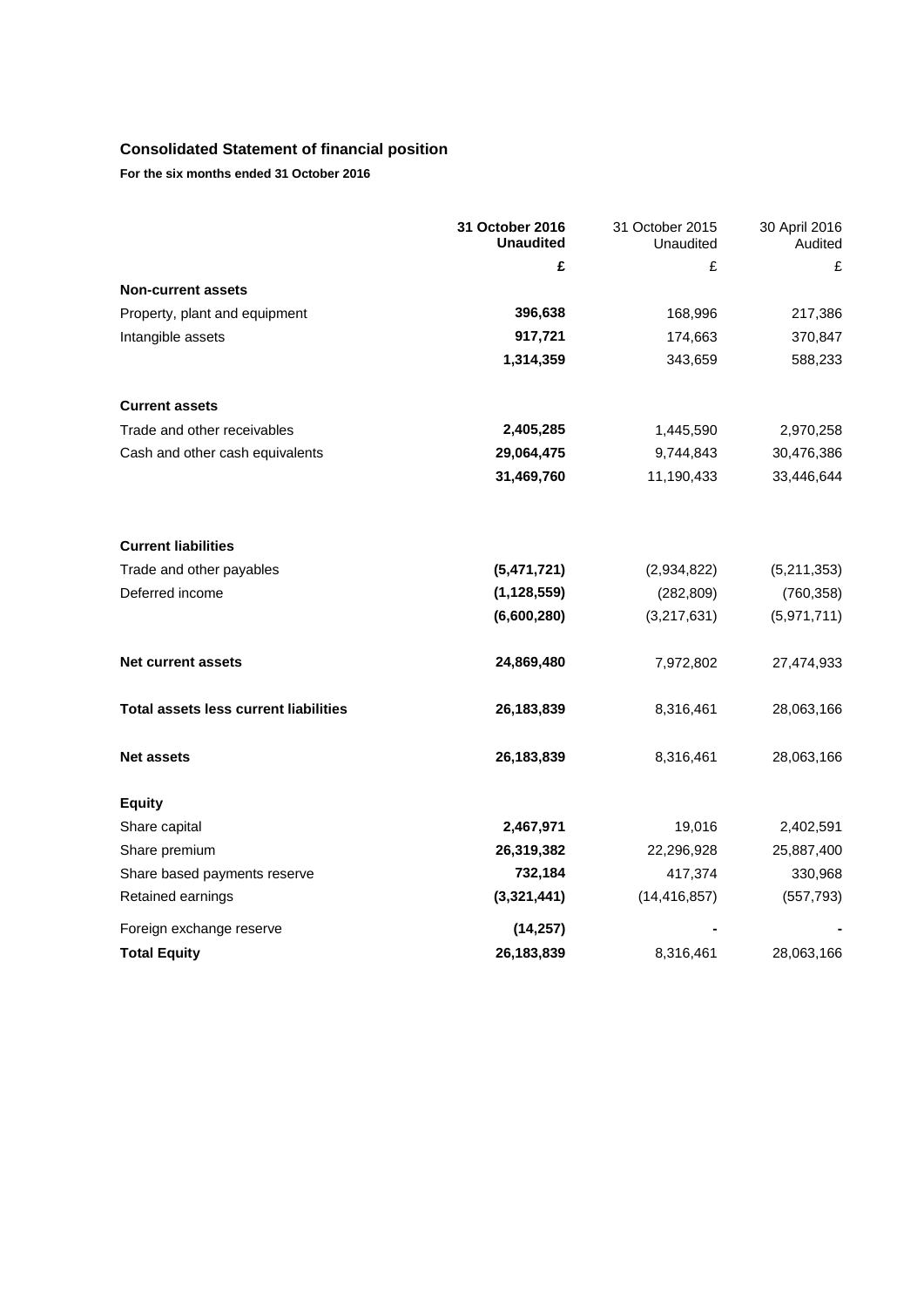# **Consolidated Statement of changes in equity**

**For the six months ended 31 October 2016**

| <b>Unaudited</b>                | <b>Share</b><br>capital | <b>Share</b><br>premium<br>account | <b>Retained</b><br>earnings | <b>Share</b><br>based<br>payment<br>reserve | Foreign<br>exchange<br>reserve | <b>Total</b><br>equity |
|---------------------------------|-------------------------|------------------------------------|-----------------------------|---------------------------------------------|--------------------------------|------------------------|
|                                 | £                       | £                                  | £                           | £                                           | £                              | £                      |
| At 1 May 2016                   | 2,402,591               | 25,887,400                         | (557, 793)                  | 330,968                                     |                                | 28,063,166             |
| Exercise of options             | 60,536                  | 403,256                            |                             |                                             |                                | 463,792                |
| Exercise of warrants            | 4,844                   | 28,726                             |                             |                                             |                                | 33,570                 |
| Share based payment charge      |                         |                                    |                             | 401,216                                     |                                | 401,216                |
| <b>Transactions with owners</b> | 65,380                  | 431,982                            |                             | 401,216                                     |                                | 898,578                |
| Loss for the period             |                         |                                    | (2,763,648)                 |                                             |                                | (2,763,648)            |
| Foreign exchange translation    |                         |                                    |                             |                                             | (14, 257)                      | (14, 257)              |
| <b>Total comprehensive loss</b> |                         | ۰                                  | (2,763,648)                 | ۰                                           | (14, 257)                      | (2,777,905)            |
| At 31 October 2016              | 2,467,971               | 26,319,382                         | (3,321,441)                 | 732,184                                     | (14, 257)                      | 26,183,839             |

# **For the period ended 31 October 2015**

| Unaudited                                                 | <b>Share</b><br>capital | <b>Share</b><br>premium<br>account | <b>Retained</b><br>earnings | <b>Share</b><br>based<br>payment<br>reserve | Foreign<br>exchange<br>reserve | Total<br>equity |
|-----------------------------------------------------------|-------------------------|------------------------------------|-----------------------------|---------------------------------------------|--------------------------------|-----------------|
|                                                           | £                       | £                                  | £                           | £                                           | £                              | £               |
| At 1 May 2015                                             | 17,658                  | 12,298,269                         | (8,026,657)                 | 105,016                                     |                                | 4,394,286       |
| <b>Issue of shares</b>                                    | 1,358                   | 9,998,659                          |                             |                                             |                                | 10,000,017      |
| Share based payment<br>charge<br><b>Transactions with</b> |                         |                                    |                             | 312,358                                     |                                | 312,358         |
| owners                                                    | 1,358                   | 9,998,659                          | ۰                           | 312,358                                     |                                | 10,312,375      |
| Loss for the period                                       |                         | $\blacksquare$                     | (6,390,200)                 |                                             |                                | (6,390,200)     |
| <b>Total comprehensive</b><br>loss                        |                         | ۰.                                 | (6,390,200)                 |                                             |                                | (6,390,200)     |
| At 31 October 2015                                        | 19,016                  | 22,296,928                         | (14, 416, 857)              | 417,374                                     |                                | 8,316,461       |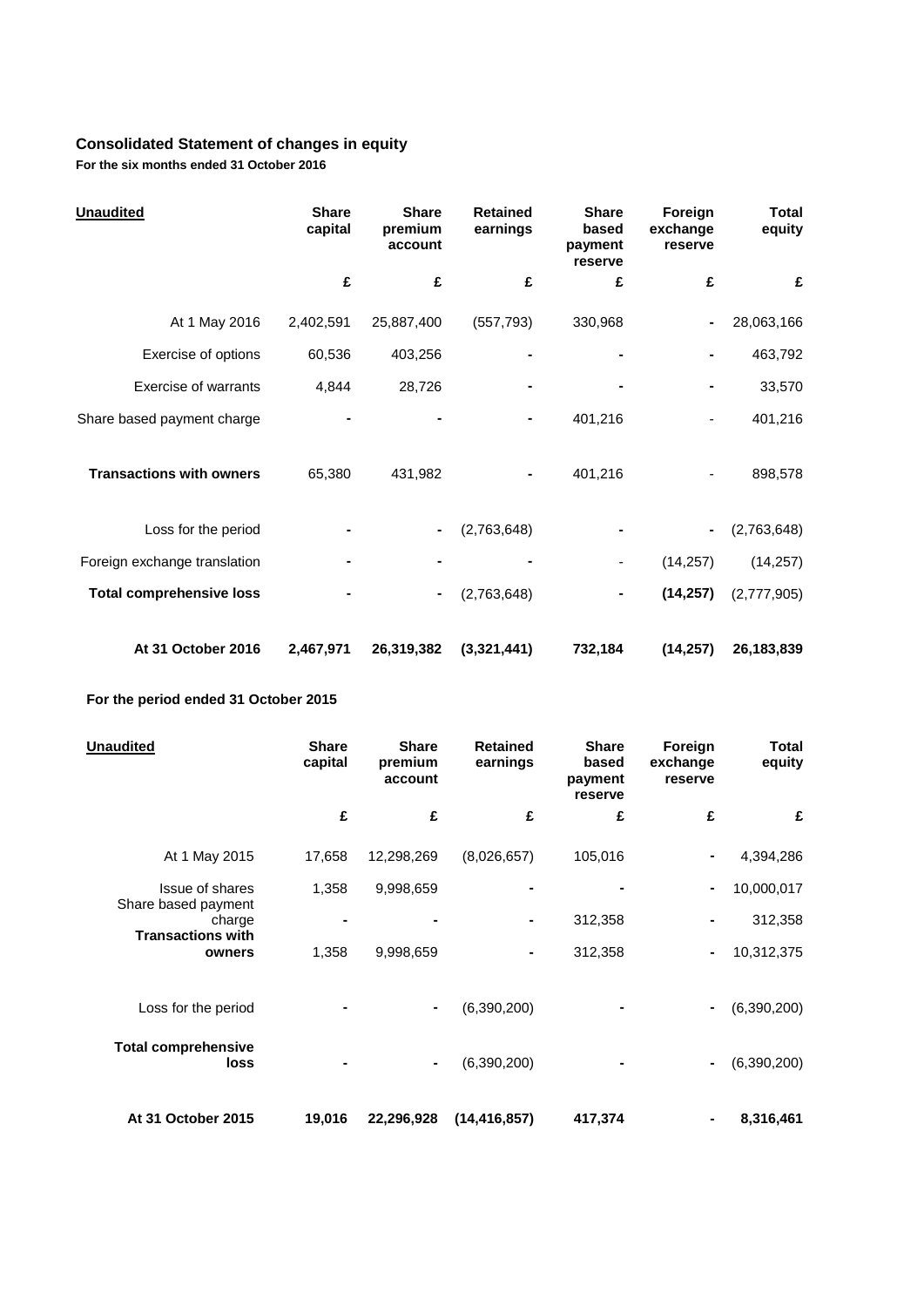# **For the year ended 30 April 2016**

| <b>Audited</b>                                                  | <b>Share</b><br>capital | <b>Share</b><br>premium<br>account | <b>Retained</b><br>earnings | <b>Share</b><br>based<br>payment<br>reserve | Foreign<br>exchange<br>reserve | <b>Total equity</b> |
|-----------------------------------------------------------------|-------------------------|------------------------------------|-----------------------------|---------------------------------------------|--------------------------------|---------------------|
|                                                                 | £                       | £                                  | £                           | £                                           | £                              | £                   |
| At 1 May 2015                                                   | 17,658                  | 12,298,268                         | (8,026,657)                 | 105,016                                     |                                | 4,394,285           |
| Issue of shares                                                 | 252,051                 | 34,748,659                         |                             |                                             |                                | 35,000,710          |
| Exercise of options                                             | 138                     | 25,056                             |                             |                                             |                                | 25,194              |
| <b>Exercise of warrants</b>                                     | 123                     | 91,947                             |                             |                                             |                                | 92,070              |
| Redemption of shares<br>Share premium                           | (89)                    |                                    |                             |                                             |                                | (89)                |
| cancellation                                                    |                         | (19,000,000)                       | 19,000,000                  |                                             |                                |                     |
| Costs of IPO charged to<br>share premium<br>Share based payment |                         | (143, 820)                         |                             |                                             |                                | (143, 820)          |
| charge                                                          |                         |                                    |                             | 596,647                                     |                                | 596,647             |
| Transfer on exercise of<br>options                              |                         |                                    | 370,695                     | (370, 695)                                  |                                |                     |
| Bonus share issue<br><b>Transactions with</b>                   | 2,132,710               | (2, 132, 710)                      |                             |                                             |                                |                     |
| owners                                                          | 2,384,933               | 13,589,132                         | 19,370,695                  | 225,952                                     |                                | 35,570,712          |
| Loss for the year                                               |                         |                                    | (11, 901, 831)              |                                             |                                | (11, 901, 831)      |
| <b>Total comprehensive</b><br>loss                              |                         |                                    | (11, 901, 831)              |                                             |                                | (11, 901, 831)      |
| At 30 April 2016                                                | 2,402,591               | 25,887,400                         | (557, 793)                  | 330,968                                     |                                | 28,063,166          |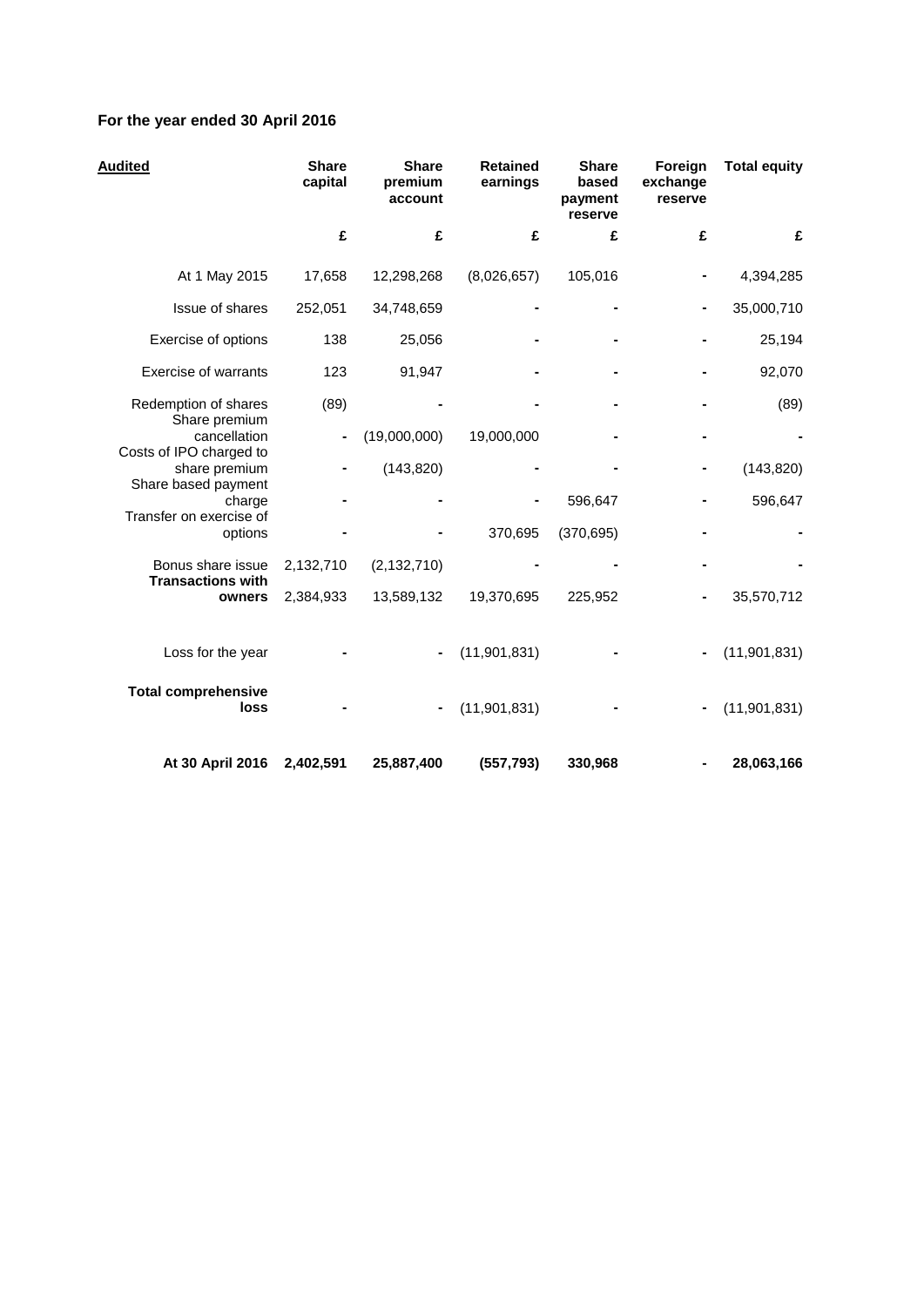# **Consolidated Statement of cash flows**

**For the six months ended 31 October 2016**

|                                                             | <b>Six months</b><br>ended 31<br>October 2016<br><b>Unaudited</b> | <b>Six months</b><br>ended 31<br>October 2015<br><b>Unaudited</b> | Year ended 30<br><b>April 2016</b><br><b>Audited</b> |
|-------------------------------------------------------------|-------------------------------------------------------------------|-------------------------------------------------------------------|------------------------------------------------------|
|                                                             | £                                                                 | £                                                                 | £                                                    |
| <b>Cash flows from Operating activities</b>                 |                                                                   |                                                                   |                                                      |
| Loss for the period after taxation                          | (2,763,648)                                                       | (6,390,200)                                                       | (11, 901, 831)                                       |
| Adjustments for:                                            |                                                                   |                                                                   |                                                      |
| Amortisation of intangible assets                           | 134,965                                                           | 34,112                                                            | 101,309                                              |
| Depreciation                                                | 58,352                                                            | 23,719                                                            | 61,159                                               |
| Share based payment charge                                  | 401,216                                                           | 312,358                                                           | 596,647                                              |
| Fund raising costs<br>Operating cash flow before changes in |                                                                   |                                                                   | 1,461,069                                            |
| working capital                                             | (2, 169, 115)                                                     | (6,020,011)                                                       | (9,681,647)                                          |
| Movement in trade and other receivables                     | 564,973                                                           | (699, 505)                                                        | (2, 224, 175)                                        |
| Movement in trade and other payables                        | 246,111                                                           | 1,882,083                                                         | 4,158,614                                            |
| Movement in deferred income                                 | 368,201                                                           | 172,879                                                           | 650,428                                              |
| Net cash outflow from operating<br>operations               | (989, 830)                                                        | (4,664,554)                                                       | (7,096,780)                                          |
| Cash flow from investing activities                         |                                                                   |                                                                   |                                                      |
| Purchase of property, plant and equipment                   | (237, 604)                                                        | (129, 509)                                                        | (215, 338)                                           |
| Development expenditure capitalised                         | (681, 839)                                                        | (70, 882)                                                         | (334, 263)                                           |
| Net cash outflow from investing activities                  | (919, 443)                                                        | (200, 391)                                                        | (549, 601)                                           |
| Cash flow from financing activities                         |                                                                   |                                                                   |                                                      |
| Issue of shares                                             | 497,362                                                           | 10,000,017                                                        | 35,117,885                                           |
| Cost of issue of shares                                     |                                                                   |                                                                   | (1,604,889)                                          |
| Net cash flow from financing activities                     | 497,362                                                           | 10,000,017                                                        | 33,512,996                                           |
| Net (decrease)/ increase in cash and cash                   |                                                                   |                                                                   |                                                      |
| equivalents<br>Cash and cash equivalents at beginning of    | (1,411,911)                                                       | 5,135,072                                                         | 25,866,615                                           |
| year<br>Cash and cash equivalents at the end of             | 30,476,386                                                        | 4,609,771                                                         | 4,609,771                                            |
| the year                                                    | 29,064,475                                                        | 9,744,843                                                         | 30,476,386                                           |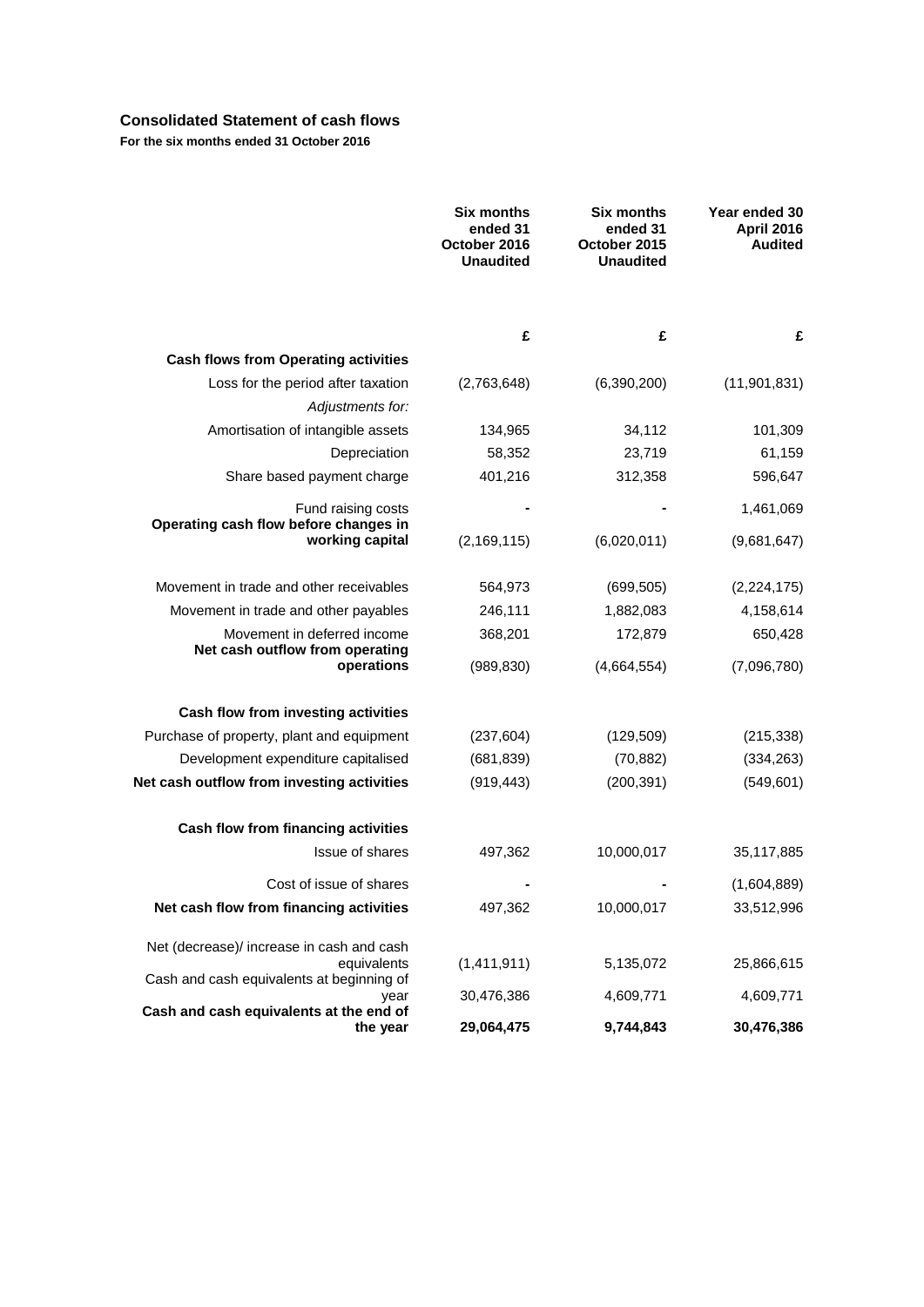#### **Notes to the financial statements**

#### **1. Basis of preparation**

Purplebricks Group plc is incorporated and domiciled in the United Kingdom.

The interim unaudited financial statements for the six month period ended 31 October 2016 (including the unaudited comparatives for the six month period ended 31 October 2015 and the audited comparatives for the year ended 30 April 2016) were approved by the board of directors on 2 December 2016. Under the Security Regulations Act of the EU, amendments to the financial statements are not permitted after they have been approved.

It should be noted that accounting estimates and assumptions are used in the preparation of the interim financial information. Although these estimates are based on management's best knowledge and judgement of current events, actual results may ultimately differ from those estimates. The interim financial statements have been prepared using the accounting policies as described in the year-end financial statements.

The interim financial information contained within this report does not constitute statutory accounts as defined in the Companies Act 2006, section 434. The full accounts for the year ended 30 April 2016 received an unqualified report from the auditors and did not contain a statement under Section 498 of the Companies Act 2006.

#### **2. Segmental reporting**

The Company is managed as a single division, providing services relating to the sale of properties. The financial information reviewed by the board is materially the same as that reported under IFRS. During the period, no one customer contributed greater than 10% of the Company's revenues. (six month period ended 31 October 2015: none, year ended 30 April 2016: none)

|                               | H1 2017   |       |                     | H1 2016   |      |                     |  |
|-------------------------------|-----------|-------|---------------------|-----------|------|---------------------|--|
|                               | <b>UK</b> | Aus   | <b>Consolidated</b> | <b>UK</b> | Aus  | <b>Consolidated</b> |  |
|                               | £m        | £m    | £m                  | £m        | £m   | £m                  |  |
| <b>Revenue</b>                | 18.3      | 0.4   | 18.7                | 7.2       | 0.0  | 7.2                 |  |
| Cost of sales                 | (8.1)     | (0.2) | (8.3)               | (3.1)     | 0.0  | (3.1)               |  |
| <b>Gross Profit</b>           | 10.2      | 0.2   | 10.4                | 4.1       | 0.0  | 4.1                 |  |
| <b>Gross Profit Margin</b>    | 55.6%     | 49.7% | 55.5%               | 56.4%     | 0.0% | 56.4%               |  |
| Administrative expenses       | (3.8)     | (1.7) | (5.5)               | (3.8)     | 0.0  | (3.8)               |  |
| Sales and marketing costs     | (6.6)     | (1.0) | (7.7)               | (6.6)     | 0.0  | (6.6)               |  |
| <b>Operating loss</b>         | (0.3)     | (2.5) | (2.8)               | (6.4)     | 0.0  | (6.4)               |  |
|                               |           |       |                     |           |      |                     |  |
| Depreciation and Amortisation | 0.2       | 0.0   | 0.2                 | 0.1       | 0.0  | 0.1                 |  |
| <b>EBITDA</b>                 | (0.1)     | (2.5) | (2.6)               | (6.3)     | 0.0  | (6.3)               |  |
| Share based payments charge   | (0.4)     | 0.0   | (0.4)               | (0.3)     | 0.0  | (0.3)               |  |
| Adjusted EBITDA *             | 0.3       | (2.5) | (2.2)               | (6.0)     | 0.0  | (6.0)               |  |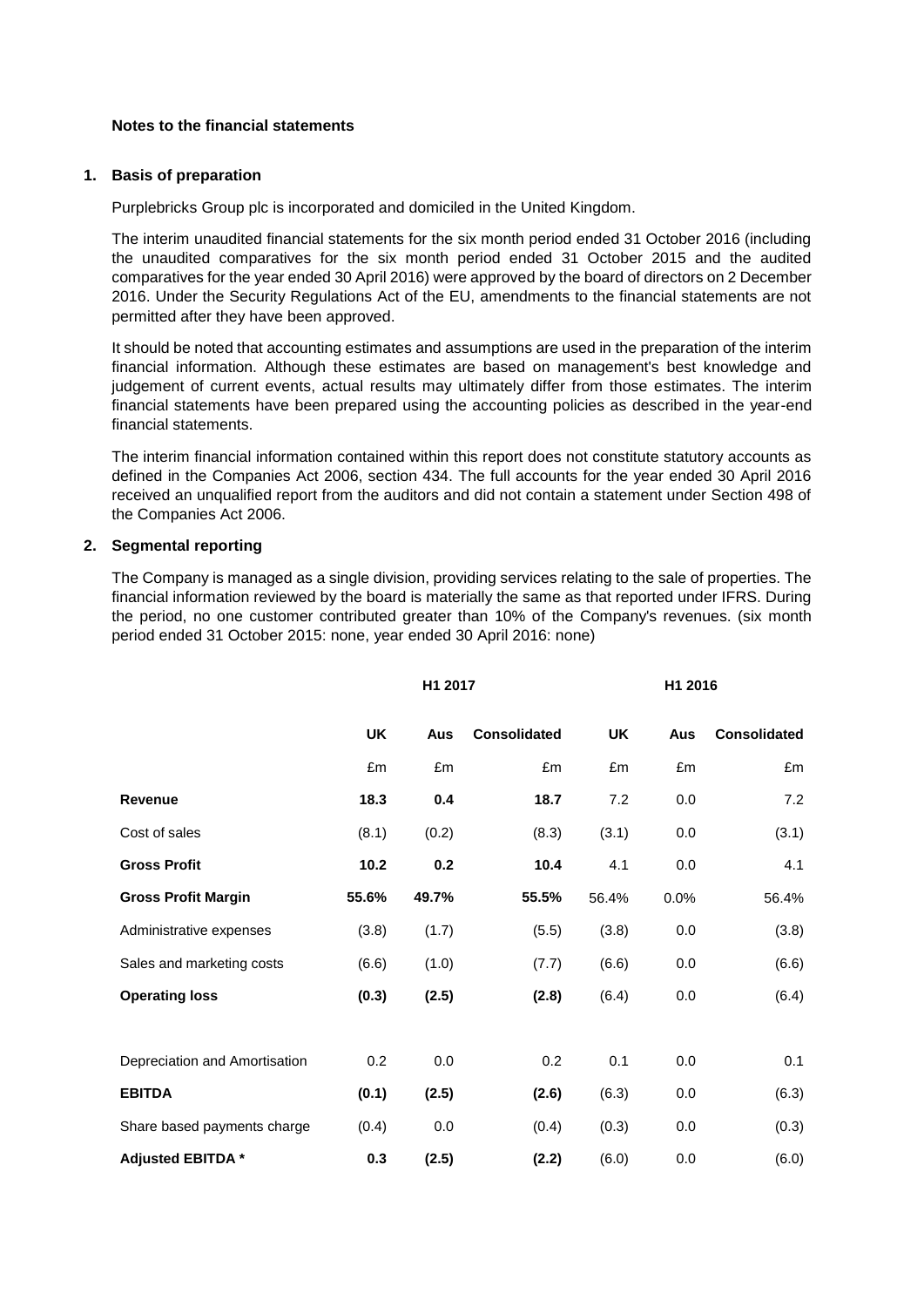#### **Notes to the financial statements**

#### **3. Share-based payments**

The Company operates an HMRC approved executive management incentive plan (EMI), an employee share ownership plan (ESOP) and a licensee share option plan (LSOP).

The vesting conditions for schemes 1, 2 and 4 are based on length of service with 25% of the options vesting on or after the 12 month anniversary of the employee's start date and a further 6.25% vesting every three months thereafter so that options vest in full on the 48 month anniversary of the employee's start date.

The vesting conditions for schemes 5 and 6 are based on future service from the date of grant with 25% of the options vesting on or after the 12 month anniversary of the grant and a further 6.25% vesting every three months thereafter so that options vest in full on the 48 month anniversary of the employee's or the licensee's (where applicable) grant date.

Details of the total number of shares under option at the period end and conditions on qualification and exercise are set out below:

| <b>Grant Date</b> | Scheme<br>No.  | Employees<br>and/or<br>Licensees<br>entitled | Number<br>of options | Performance<br>conditions | Type        | Exercise<br>price (P) | Earliest<br>exercise date |
|-------------------|----------------|----------------------------------------------|----------------------|---------------------------|-------------|-----------------------|---------------------------|
| 09/01/2015        |                | 14                                           | 4.865.540            | Length of service         | EMI         | £0.01                 | 09/01/2015                |
| 10/07/2015        | $\mathcal{P}$  | 11                                           | 4.904.952            | Length of service         | EMI         | £0.13                 | 10/07/2015                |
| 10/08/2015        | $\overline{4}$ | 11                                           | 682.131              | Length of service         | EMI         | £0.13                 | 10/08/2015                |
| 06/11/2015        | 5              | 8                                            | 5.709.433            | Length of service         | EMI         | £0.01                 | 06/11/2016                |
| 29/06/2016        | 6              | 3                                            | 1.970.000            | Length of service         | <b>ESOP</b> | £1.29                 | 29/06/2018                |
| 29/06/2016        | 6              | 66                                           | 3.109.500            | Length of service         | ESOP/LSOP   | £1.29                 | 29/06/2017                |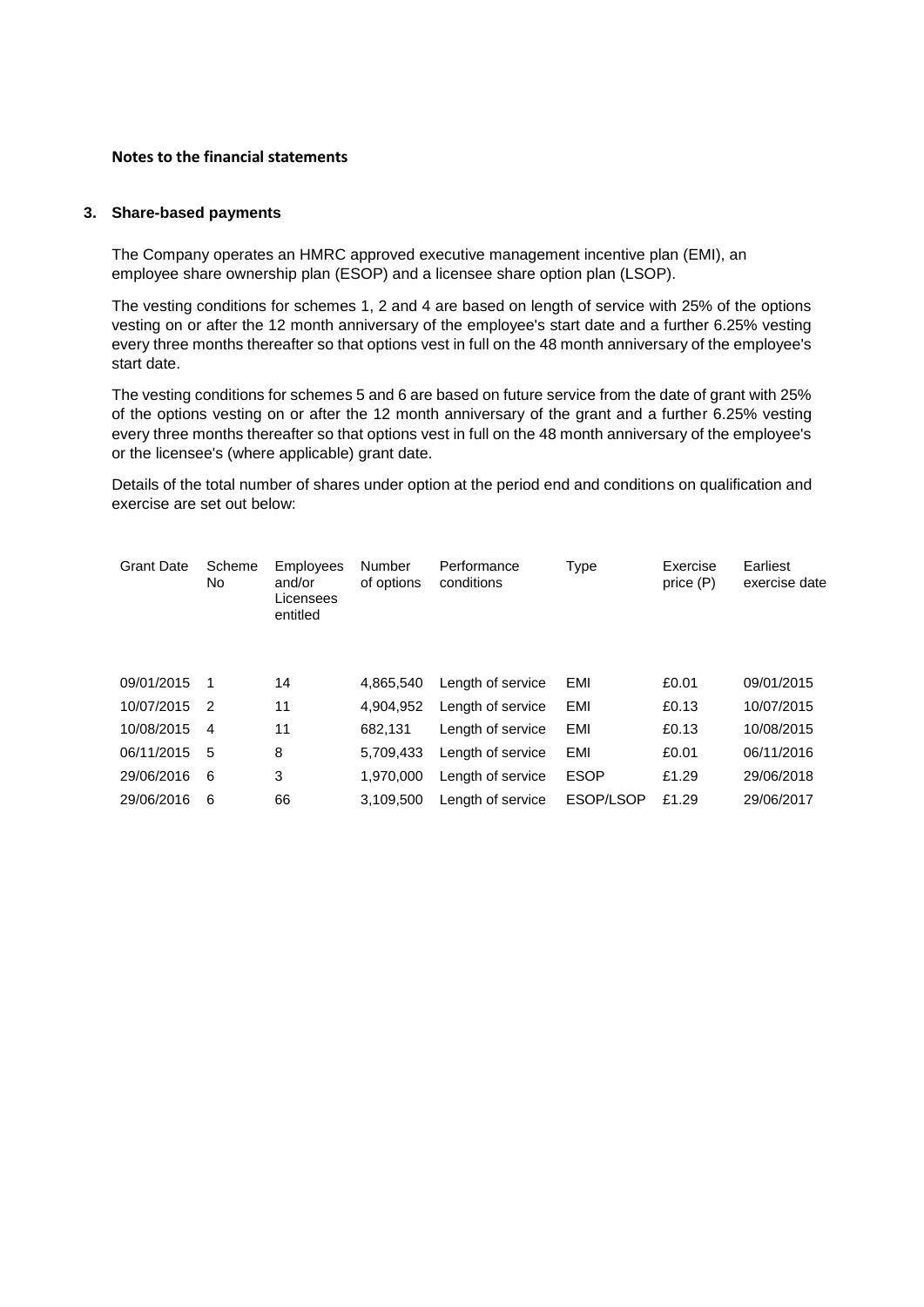6,053,540 share options were exercised during the period (31/10/15: Nil). The number and weighted average exercise price of share options are as follows:

|                                | 31/10/2016                               | 31/10/2016                 | 31/10/2015                               | 31/10/2015                    | 30/04/2016                               | 30/04/2016                    |
|--------------------------------|------------------------------------------|----------------------------|------------------------------------------|-------------------------------|------------------------------------------|-------------------------------|
|                                | Weighted<br>Average<br>exercise<br>price | Number of<br>options (no.) | Weighted<br>Average<br>exercise<br>price | Number of<br>options<br>(no.) | Weighted<br>Average<br>exercise<br>price | Number of<br>options<br>(no.) |
| Outstanding at start of period | £0.04                                    | 14,256,427                 | £0.01                                    | 42,637                        |                                          | 4,454,091                     |
| Granted during the period      | £1.29                                    | 5,079,500                  | £0.05                                    | 120,929                       | £0.09                                    | 18,802,984                    |
| Exercised during the period    | £0.07                                    | (6,053,540)                |                                          |                               | £0.11                                    | (9,000,660)                   |
| Lapsed during the period       | £1.29                                    | (62, 500)                  | £0.13                                    | (1,500)                       | £0.13                                    | (162, 405)                    |
| Outstanding at end of period   | £0.56                                    | 13,219,887                 | £0.04                                    | 162,066                       | £0.04                                    | 10,952,712                    |
| Exercisable at end of period   |                                          |                            |                                          |                               |                                          |                               |
|                                | £0.23                                    | 432.165                    | £0.01                                    | 61,935                        | £0.06                                    | 3,141,298                     |

Options outstanding at 31 October 2016 for schemes 1 and 5 have an exercise price of £0.01 (31 October 2015: £0.01). The weighted average remaining contractual life of the options is 8.9 years (31 October 2015: 10 years).

Options outstanding at 31 October 2016 for schemes 2 and 4 have an exercise price of £0.13 (31 October 2015: £0.13 following the redenomination of the shares and admission to AIM). The weighted average remaining contractual life of the options is 8.9 years.

(31 October 2015: 10 years) Options outstanding at 31 October 2016 for scheme 6 have an exercise price of £1.29 (31 October 2015: nil). The weighted average remaining contractual life of the options is 8.9 years. (31 October 2015: nil)

#### **Fair value assumptions of share-based payments**

The fair value of services received in return for share options granted is measured by reference to the fair value of share options granted.

The estimate of fair value is measured using the Black-Scholes model. Details of the fair value of share options granted in the period and the prior period, together with the assumptions used in determining the fair value are summarised below.

|                                                      | 31/10/2016       |           | 31/10/2015 30/04/2016 |  |
|------------------------------------------------------|------------------|-----------|-----------------------|--|
|                                                      | <b>Unaudited</b> | Unaudited | Audited               |  |
|                                                      |                  |           |                       |  |
| Weighted average share price at the date of grant    | £1.29            | £0.13     | £0.15                 |  |
| Weighted average exercise price                      | £1.29            | £0.05     | £0.09                 |  |
| Weighted average contractual life (years)            | 10               | 10        | 10                    |  |
| Weighted average expected volatility                 | 27%              | 27%       | 27%                   |  |
| Weighted average risk free interest rate             | 1.50%            | 1.50%     | 1.50%                 |  |
| Total weighted average fair value of options granted | £2,907,562       |           | £318.372 £1.664.100   |  |